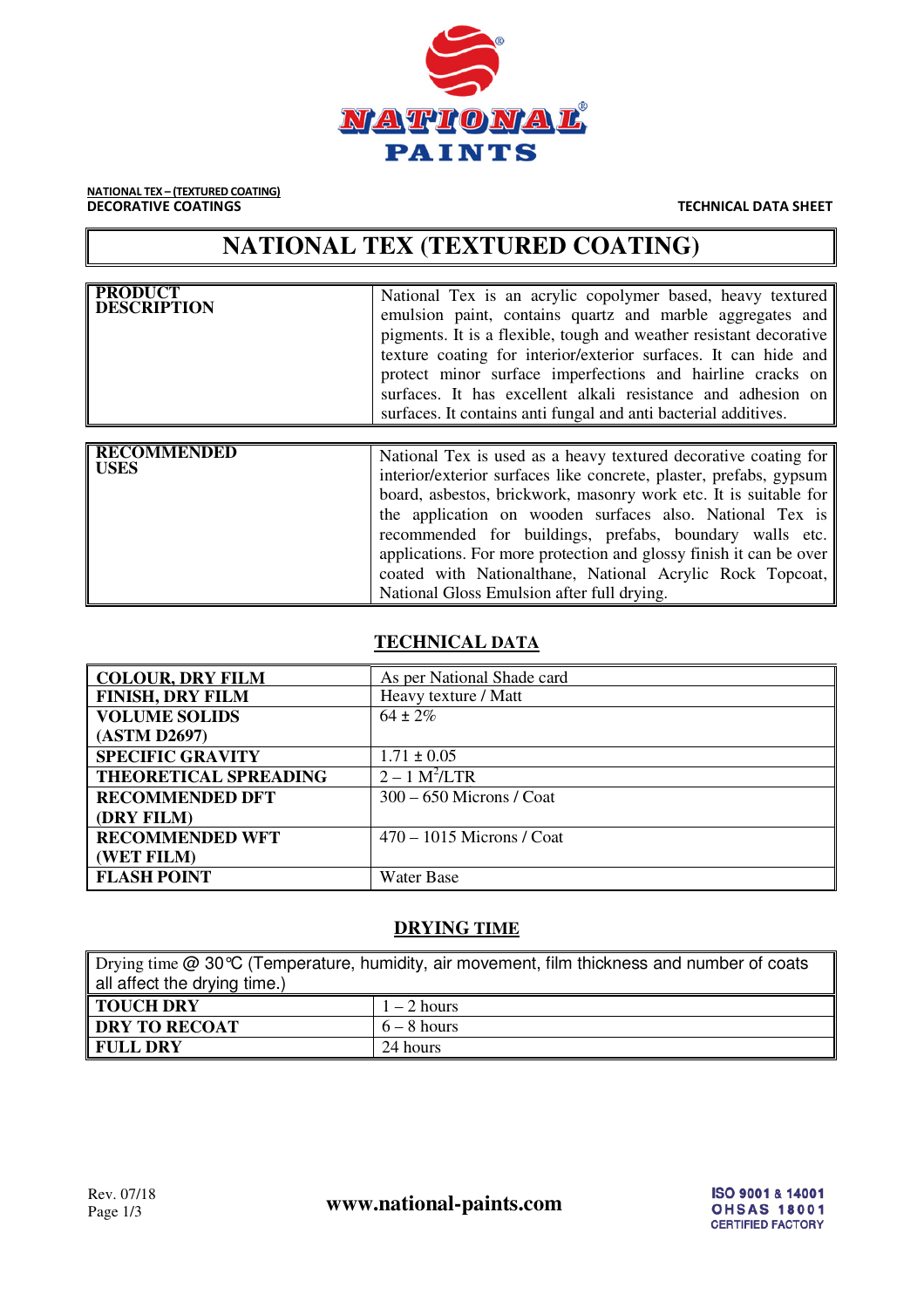

# **NATIONAL TEX – (TEXTURED COATING)**<br>DECORATIVE COATINGS

**TECHNICAL DATA SHEET** 

# **ADVANTAGES**

| NATIONAL TEX | Excellent alkali resistance and adhesion, flexible, tough and |
|--------------|---------------------------------------------------------------|
|              | weather resistant coating, hides surface imperfections and    |
|              | hairline cracks, heavy textured decorative finish.            |

# **APPLICATION INSTRUCTION**

| <b>SURFACE PREPARATION</b> | Before application, the surface should be sound, clean and free  |
|----------------------------|------------------------------------------------------------------|
|                            | from oil, grease, loose particles, dust, etc. Application can be |
|                            | done by the recommended application methods.                     |

#### **APPLICATION DATA**

| <b>APPLICATION METHOD</b> | Roller                                      |
|---------------------------|---------------------------------------------|
| <b>CLEANING/THINNING</b>  | Water                                       |
| THINNER (VOLUME)          | $5 - 10\%$ depends on method of application |

## **SYSTEM**

| <b>RECOMMENDED SYSTEM</b>          | National PVA Primer Sealer for Masonry                       | $: 1$ coat |
|------------------------------------|--------------------------------------------------------------|------------|
| To be applied on prepared surface. | (OR)                                                         |            |
|                                    | National PVA Primer White for Masonry                        | $: 1$ coat |
|                                    | (OR)                                                         |            |
|                                    | National Acrylic Primer (W.B.)                               | $: 1$ coat |
|                                    | <b>National Tex</b>                                          | $: 1$ coat |
|                                    | National recommended suitable topcoat (if required) : 1 coat |            |
|                                    | (OR)                                                         |            |
|                                    | <b>National Tex Primer</b>                                   | $: 1$ coat |
|                                    | <b>National Tex</b>                                          | $: 1$ coat |
|                                    | Other National recommended suitable topcoat<br>(if required) | $: 1$ coat |

# **NATIONAL/INTERNATIONAL TEST CERTIFICATES**

| Sr.<br>No. | <b>Test Description</b>   | <b>Test Reference</b>   | Compliance                    |
|------------|---------------------------|-------------------------|-------------------------------|
|            | VOC                       | $ISO$ 11890 - 1         | Local Regulatory Requirements |
|            | UV Resistance (300 hours) | <b>ASTM G 154 – 127</b> |                               |
|            | Water Resistance          | <b>ASTM D 2247 - 11</b> |                               |